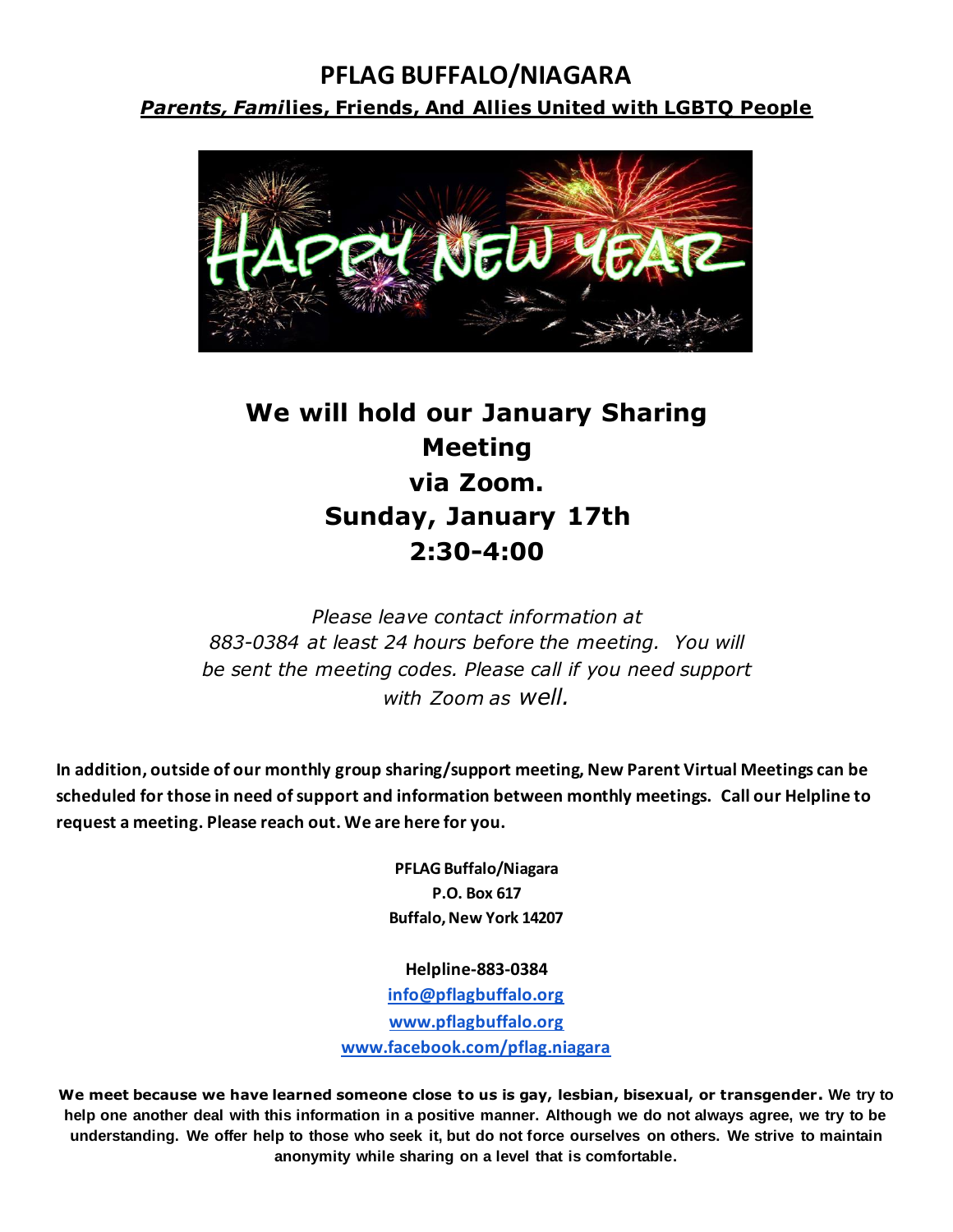# *BOOK CORNER*



## *Transgender Teen: A Handbook for Parents and Professionals Supporting Transgender and Non-Binary Teens by Stephanie A. Brill and Lisa Kenney*

*This highly rated book on Amazon may interest you or your loved ones. There is also a workbook available. Please follow or cut and paste this link to read more about this month's highlighted book.* 

*[https://www.amazon.com/Transgender-Teen-Professionals-Supporting-Non-](https://www.amazon.com/Transgender-Teen-Professionals-Supporting-Non-Binary/dp/1627781749/ref=sr_1_3?dchild=1&keywords=how+to+raise+a+transgender+teen&qid=1606827130&sr=8-3)[Binary/dp/1627781749/ref=sr\\_1\\_3?dchild=1&keywords=how+to+raise+a+transgender+teen&qid=16068](https://www.amazon.com/Transgender-Teen-Professionals-Supporting-Non-Binary/dp/1627781749/ref=sr_1_3?dchild=1&keywords=how+to+raise+a+transgender+teen&qid=1606827130&sr=8-3) [27130&sr=8-3](https://www.amazon.com/Transgender-Teen-Professionals-Supporting-Non-Binary/dp/1627781749/ref=sr_1_3?dchild=1&keywords=how+to+raise+a+transgender+teen&qid=1606827130&sr=8-3)*

If you missed the resource list from last month's newsletter, please go to pflagbuffalo.org and read the December newsletter for a very comprehensive list of books.